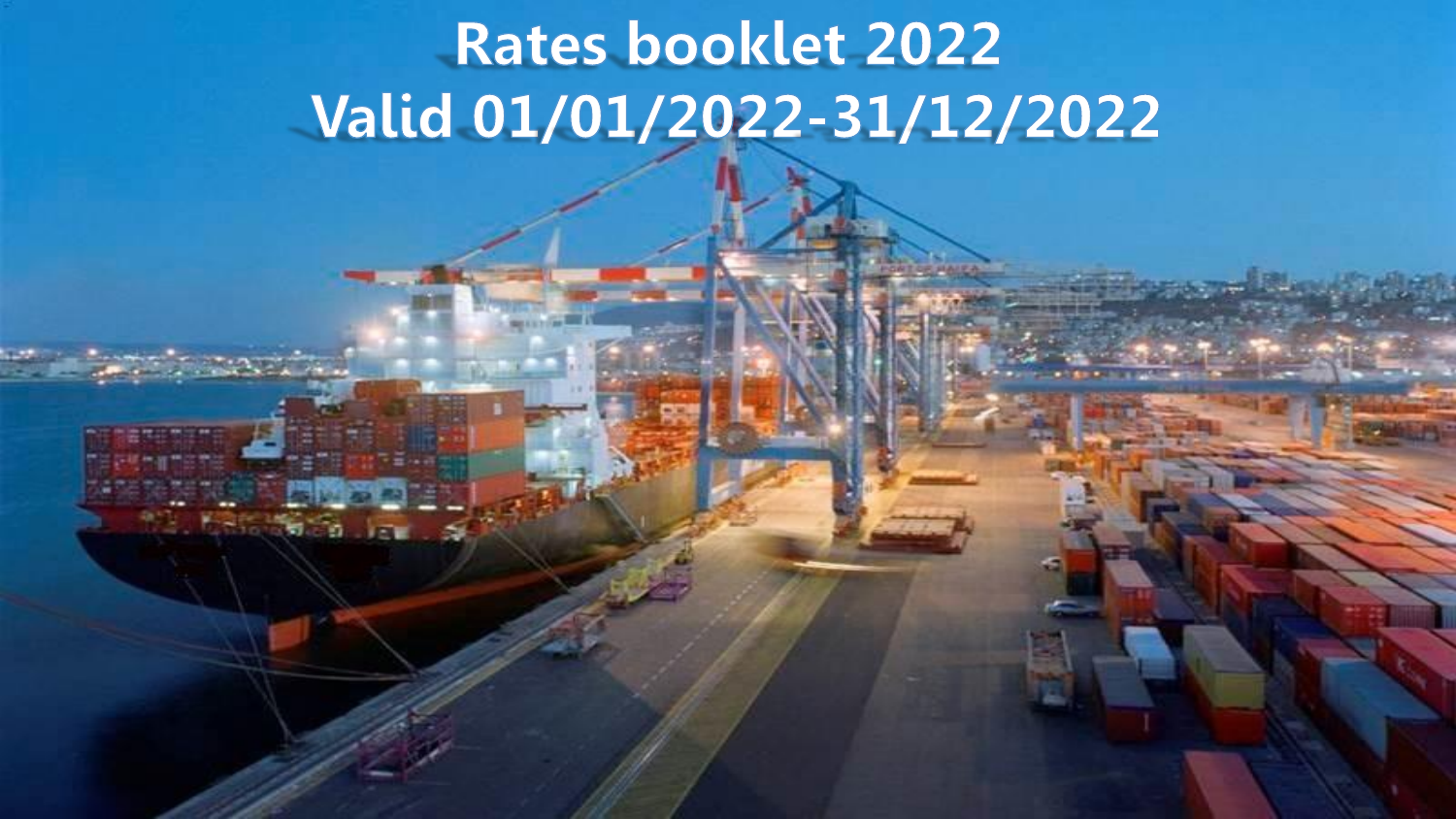

## **Containers**

| handling index 1.0688<br>base index 1.17                                                                                                   | base fee<br>container                                |                 |                       |                                          | customs broker (cargo owner) - rates include index   |                 |                       |                                                       | handling fee includes index |                 |  |
|--------------------------------------------------------------------------------------------------------------------------------------------|------------------------------------------------------|-----------------|-----------------------|------------------------------------------|------------------------------------------------------|-----------------|-----------------------|-------------------------------------------------------|-----------------------------|-----------------|--|
| type of cargo                                                                                                                              | infrastructure fee                                   | handling<br>fee | Weighing<br>container | electricity<br>connection fee<br>per day | infrastructure fee                                   | handling<br>fee | Weighing<br>container | container<br>electricity<br>connection fee<br>per day | infrastructure fee          | handling<br>fee |  |
| Import                                                                                                                                     |                                                      |                 |                       |                                          |                                                      |                 |                       |                                                       |                             |                 |  |
| full container 20'                                                                                                                         | 135.00                                               | 566.00          |                       | 51.00                                    | 157.95                                               |                 |                       | 59.67                                                 |                             | 604.94          |  |
| full container 40'                                                                                                                         | 147.00                                               | 793.00          |                       | 78.00                                    | 171.99                                               |                 |                       | 91.26                                                 |                             | 847.56          |  |
| <b>Empty 20' container</b>                                                                                                                 | 55.00                                                | 259.00          |                       |                                          |                                                      |                 |                       |                                                       | 64.35                       | 276.82          |  |
| <b>Empty 40' container</b>                                                                                                                 | 75.00                                                | 363.00          |                       |                                          |                                                      |                 |                       |                                                       | 87.75                       | 387.97          |  |
| <b>Export</b>                                                                                                                              |                                                      |                 |                       |                                          |                                                      |                 |                       |                                                       |                             |                 |  |
| full container 20'                                                                                                                         | 135.00                                               | 566.00          | 20.58                 | 51.00                                    | 157.95                                               |                 | 31.98                 | 59.67                                                 |                             | 604.94          |  |
| full container 40'                                                                                                                         | 147.00                                               | 793.00          | 20.58                 | 78.00                                    | 171.99                                               |                 | 31.98                 | 91.26                                                 |                             | 847.56          |  |
| <b>Empty 20' container</b>                                                                                                                 | 55.00                                                | 259.00          |                       |                                          |                                                      |                 |                       |                                                       | 64.35                       | 276.82          |  |
| <b>Empty 40' container</b>                                                                                                                 | 75.00                                                | 363.00          |                       |                                          |                                                      |                 |                       |                                                       | 87.75                       | 387.97          |  |
| Transit containers (A container in transit will be charged a weighing fee only if the container is in transit from a land border terminal) |                                                      |                 |                       |                                          |                                                      |                 |                       |                                                       |                             |                 |  |
| container 20'                                                                                                                              | 67.00                                                | 566.00          |                       | 51.00                                    | 78.39                                                | 604.94          |                       | 59.67                                                 |                             |                 |  |
| container 40'                                                                                                                              | 96.00                                                | 793.00          |                       | 78.00                                    | 112.32                                               | 847.56          |                       | 91.26                                                 |                             |                 |  |
| <b>Transship container</b>                                                                                                                 |                                                      |                 |                       |                                          |                                                      |                 |                       |                                                       |                             |                 |  |
| container 20'                                                                                                                              |                                                      | 612.00          |                       | 51.00                                    |                                                      |                 |                       | 59.67                                                 |                             | 716.04          |  |
| container 40'                                                                                                                              |                                                      | 680.00          |                       | 78.00                                    |                                                      |                 |                       | 91.26                                                 |                             | 795.60          |  |
| Transship container that not declared before discharge                                                                                     |                                                      |                 |                       |                                          |                                                      |                 |                       |                                                       |                             |                 |  |
| container 20'                                                                                                                              | 134.00                                               | 566.00          |                       | 51.00                                    | 156.78                                               | 604.94          |                       | 59.67                                                 |                             |                 |  |
| container 40'                                                                                                                              | 192.00                                               | 793.00          |                       | 78.00                                    | 224.64                                               | 847.56          |                       | 91.26                                                 |                             |                 |  |
| <b>Coastal transfer</b>                                                                                                                    |                                                      |                 |                       |                                          |                                                      |                 |                       |                                                       |                             |                 |  |
| container 20'                                                                                                                              | infrastructure fee is to be<br>paid in arriving port | 566.00          |                       | 51.00                                    | infrastructure fee is to be<br>paid in arriving port |                 |                       | 59.67                                                 |                             | 604.94          |  |
| container 40'                                                                                                                              | infrastructure fee is to be<br>paid in arriving port | 793.00          |                       | 78.00                                    | infrastructure fee is to be<br>paid in arriving port |                 |                       | 91.26                                                 |                             | 847.56          |  |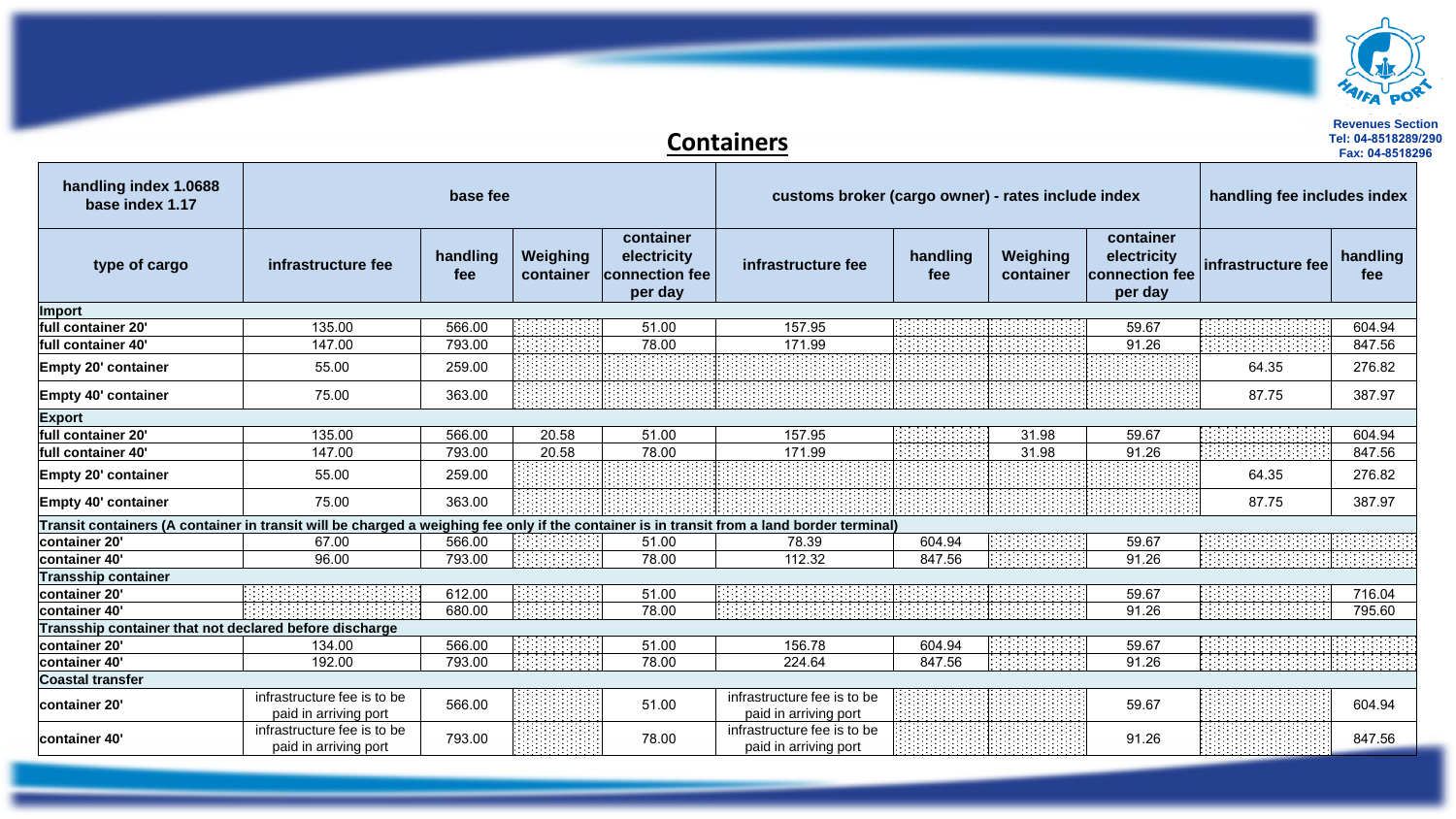

## **Containers**

| handling index 1.0688<br>base index 1.17             | base fee           |                                    | customs broker (cargo owner) - rates include index |                                                       |                    |                                    | handling fee includes index |                                                       |                    |                 |
|------------------------------------------------------|--------------------|------------------------------------|----------------------------------------------------|-------------------------------------------------------|--------------------|------------------------------------|-----------------------------|-------------------------------------------------------|--------------------|-----------------|
| type of cargo                                        | infrastructure fee | handling fee                       | Weighing<br>container                              | container<br>electricity<br>connection fee<br>per day | infrastructure fee | handling fee                       | Weighing<br>container       | container<br>electricity<br>connection fee<br>per day | infrastructure fee | handling<br>fee |
| Shifting container to / from terminal                |                    |                                    |                                                    |                                                       |                    |                                    |                             |                                                       |                    |                 |
| container 20'                                        |                    | 566.00                             |                                                    |                                                       |                    |                                    |                             |                                                       |                    | 604.94          |
| container 40'                                        |                    | 793.00                             |                                                    |                                                       |                    |                                    |                             |                                                       |                    | 847.56          |
| Shifting container on terminal                       |                    |                                    |                                                    |                                                       |                    |                                    |                             |                                                       |                    |                 |
| container 20'                                        |                    | 283.00                             |                                                    |                                                       |                    | 302.47                             |                             |                                                       |                    |                 |
| container 40'                                        |                    | 396.50                             |                                                    |                                                       |                    | 423.78                             |                             |                                                       |                    |                 |
| <b>Shifting container on vessel</b>                  |                    |                                    |                                                    |                                                       |                    |                                    |                             |                                                       |                    |                 |
| container 20'                                        |                    | 283.00                             |                                                    |                                                       |                    |                                    |                             |                                                       |                    | 302.47          |
| container 40'                                        |                    | 396.50                             |                                                    |                                                       |                    |                                    |                             |                                                       |                    | 423.78          |
| <b>Unstuffing service</b>                            |                    |                                    |                                                    |                                                       |                    |                                    |                             |                                                       |                    |                 |
| Container 20' (cargo weight up<br>to 15 tons) - unit |                    | 846.00                             |                                                    |                                                       |                    | 904.20                             |                             |                                                       |                    |                 |
| Container 20' (cargo weight<br>over 15 tons) - ton   |                    | 56.00                              |                                                    |                                                       |                    | 59.85                              |                             |                                                       |                    |                 |
| Container 40' (cargo weight up<br>to 21 tons) - unit |                    | 1,176.00                           |                                                    |                                                       |                    | 1,256.91                           |                             |                                                       |                    |                 |
| Container 40' (cargo weight<br>over 21 tons) - ton   |                    | 56.00                              |                                                    |                                                       |                    | 59.85                              |                             |                                                       |                    |                 |
| unstaffed empty container 20'<br>shifting-unit       |                    | 64.75                              |                                                    |                                                       |                    | 69.20                              |                             |                                                       |                    |                 |
| unstaffed empty container 40'<br>shifting-unit       |                    | 90.75                              |                                                    |                                                       |                    | 96.99                              |                             |                                                       |                    |                 |
| stuffed cargo shifting-ton                           |                    | 25% of the fee by<br>type of cargo |                                                    |                                                       |                    | 25% of the fee by<br>type of cargo |                             |                                                       |                    |                 |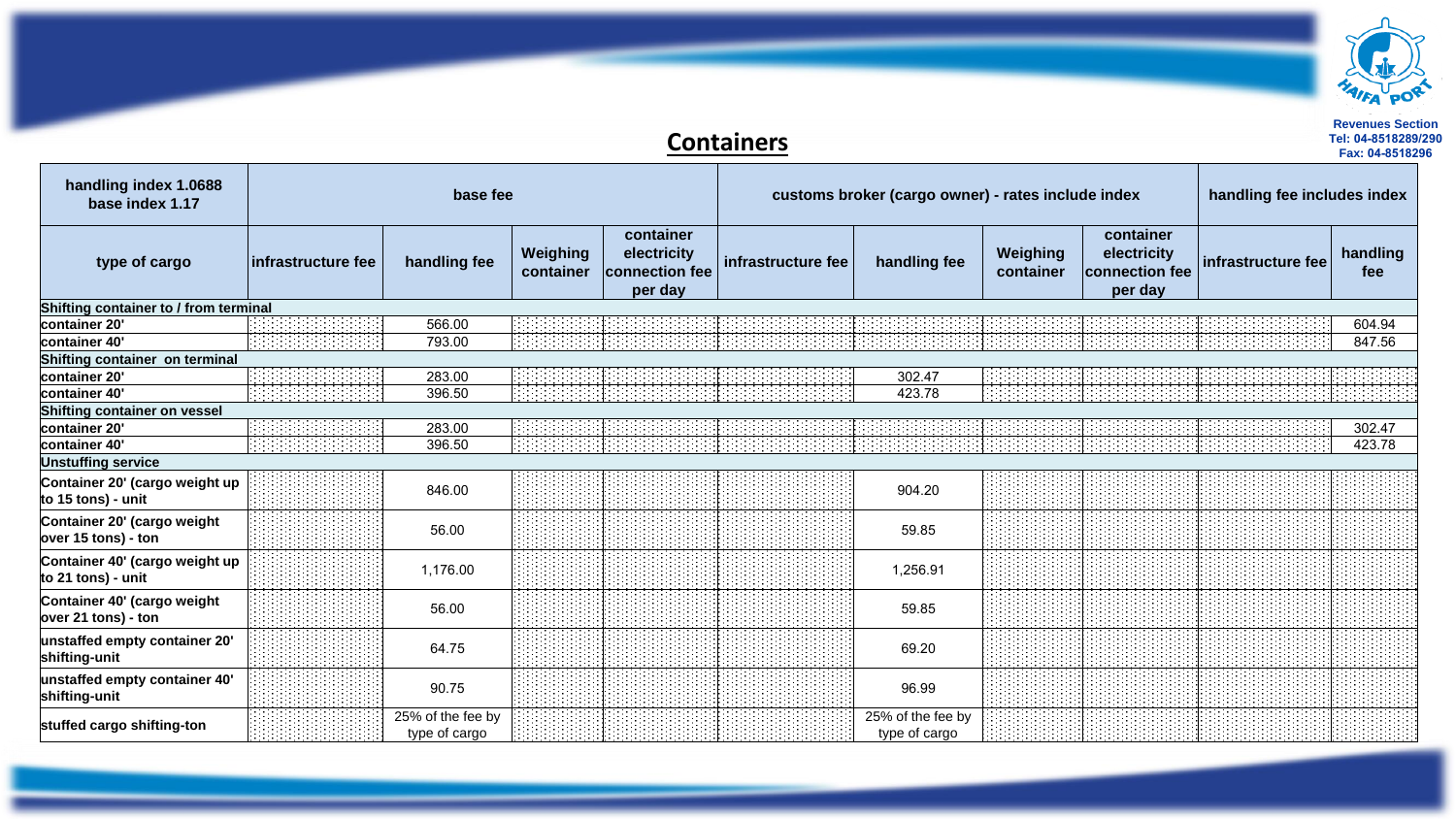

## **General Cargo**

**Revenues Section Tel: 04-8518289/290**

| base index 1.17                                 | handling index 1.0688           |                  | base fee              |                   |                              | customs broker (cargo owner) -<br>rates include index | ship agent-<br>rates include<br>index | total handling fee |
|-------------------------------------------------|---------------------------------|------------------|-----------------------|-------------------|------------------------------|-------------------------------------------------------|---------------------------------------|--------------------|
| serial<br>according to<br>rate control<br>order | type of cargo                   | calculation unit | infrastructure<br>fee | base handling fee | <b>infrastructure</b><br>fee | base handling fee                                     | base handling<br>fee                  | include index      |
|                                                 | Import cargo by direct delivery |                  |                       |                   |                              |                                                       |                                       |                    |
| 1.1                                             | <b>Beast</b>                    | ton              | 19.00                 | 81.00             | 22.23                        | 43.29                                                 | 43.29                                 | 86.57              |
| 1.2                                             | Unitized paper rolls            | ton              | 4.00                  | 55.00             | 4.68                         | 29.39                                                 | 29.39                                 | 58.78              |
| 1.3                                             | Loose paper rolls               | ton              | 6.00                  | 76.00             | 7.02                         | 40.61                                                 | 40.61                                 | 81.23              |
| 1.4                                             | Seed products in bulk           | ton              | 2.00                  | 30.70             | 2.34                         | 32.81                                                 |                                       | 32.81              |
| 1.5                                             | Other unitized cargo            | ton              | 4.00                  | 67.00             | 4.68                         | 35.80                                                 | 35.80                                 | 71.61              |
| 1.6                                             | Other loose cargo               | ton              | 4.00                  | 184.00            | 4.68                         | 98.33                                                 | 98.33                                 | 196.66             |
| $\overline{1.7}$                                | Dry bulk cargo                  | ton              | 0.50                  | 21.80             | 0.59                         | 11.65                                                 | 11.65                                 | 23.30              |
| 1.8                                             | Liquid bulk cargo               | ton              | 4.00                  | 21.80             | 4.68                         | 11.65                                                 | 11.65                                 | 23.30              |
| 1.9                                             | Unitized metals                 | ton              | 4.00                  | 59.00             | 4.68                         | 31.53                                                 | 31.53                                 | 63.06              |
| 1.10                                            | Loose metals                    | ton              | 3.00                  | 73.00             | 3.51                         | 39.01                                                 | 39.01                                 | 78.02              |
| 1.10                                            | Scrap metal                     | ton              | 3.00                  | 73.00             | 3.51                         | 39.01                                                 | 39.01                                 | 78.02              |
| 1.11                                            | Pumped sugar                    | ton              | 2.00                  | 2.97              | 2.34                         | 1.59                                                  | 1.59                                  | 3.17               |
| 1.12.1                                          | Unitized wood                   | ton              | 2.00                  | 65.00             | 2.34                         | 34.74                                                 | 34.74                                 | 69.47              |
| 1.12.2                                          | Loose wood                      | ton              | 2.00                  | 89.00             | 2.34                         | 47.56                                                 | 47.56                                 | 95.12              |
| 1.13                                            | Unitized sacks                  | ton              | 2.00                  | 40.60             | 2.34                         | 21.70                                                 | 21.70                                 | 43.39              |
| 1.14                                            | Loose sacks                     | ton              | 3.00                  | 52.00             | 3.51                         | 27.79                                                 | 27.79                                 | 55.58              |
| 1.15                                            | Uniformed cellulose fiber       | ton              | 3.00                  | 39.60             | 3.51                         | 21.16                                                 | 21.16                                 | 42.32              |
| 1.16                                            | Loose cellulose fiber           | ton              | 2.00                  | 123.00            | 2.34                         | 65.73                                                 | 65.73                                 | 131.46             |
| 1.17                                            | <b>Grains and seeds in bulk</b> | ton              | 2.00                  | 22.80             | 2.34                         | 24.37                                                 |                                       | 24.37              |

**Fax: 04-8518296**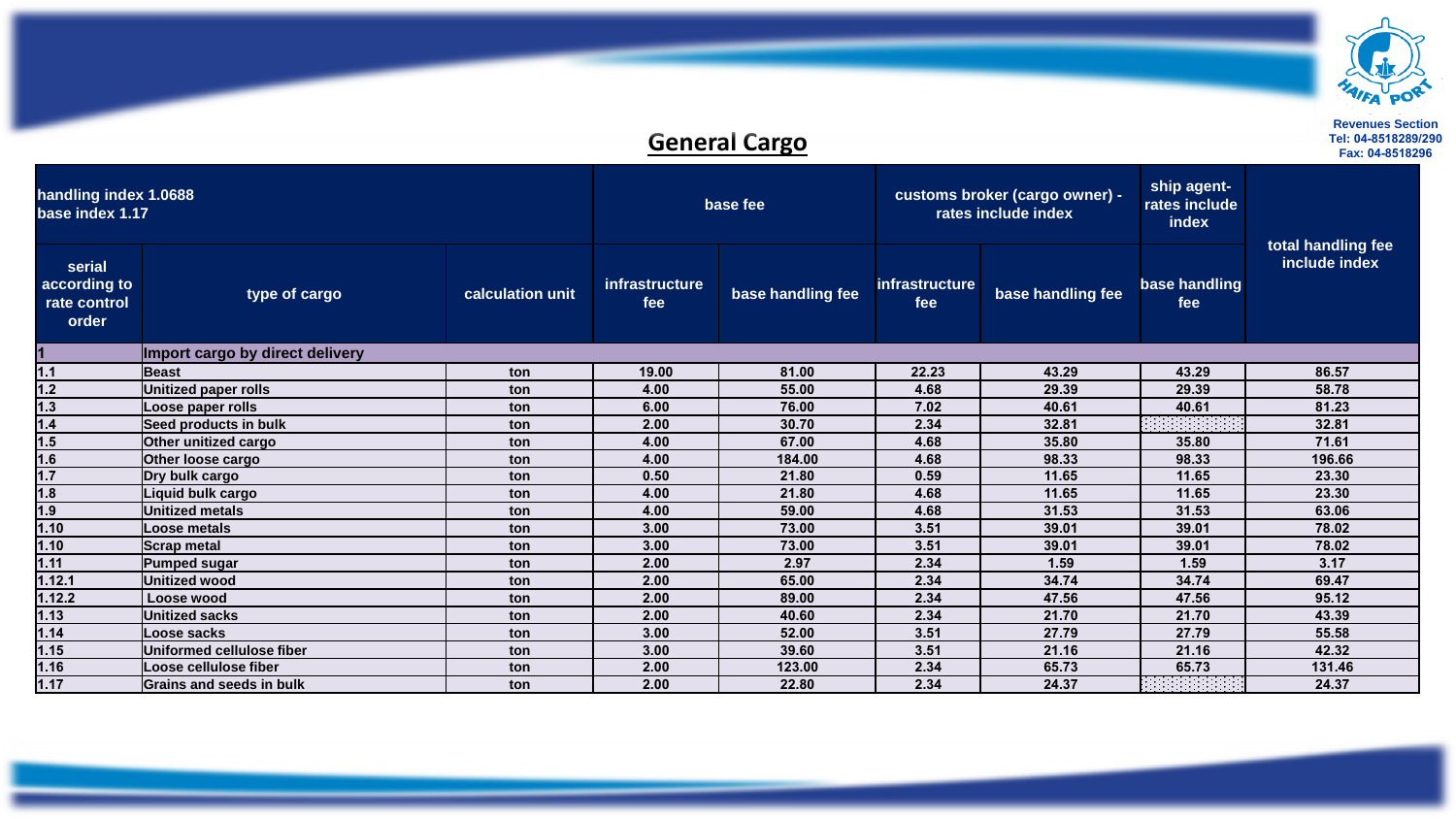

|                                                 | Tel: 04-8518289/2<br><b>General Cargo</b><br>Fax: 04-851829                                                                                       |                  |                              |                   |                              |                                                       |                                       |                                     |  |  |  |  |
|-------------------------------------------------|---------------------------------------------------------------------------------------------------------------------------------------------------|------------------|------------------------------|-------------------|------------------------------|-------------------------------------------------------|---------------------------------------|-------------------------------------|--|--|--|--|
| base index 1.17                                 | handling index 1.0688                                                                                                                             |                  |                              | base fee          |                              | customs broker (cargo owner) -<br>rates include index | ship agent-<br>rates include<br>index |                                     |  |  |  |  |
| serial<br>according to<br>rate control<br>order | type of cargo                                                                                                                                     | calculation unit | <i>infrastructure</i><br>fee | base handling fee | <i>infrastructure</i><br>fee | base handling fee                                     | base handling<br>fee                  | total handling fee<br>include index |  |  |  |  |
|                                                 | Import cargo by un - direct delivery (The charge of a handling fee for an imported cargo on a ro-ro ship will apply entirely to the ship's agent) |                  |                              |                   |                              |                                                       |                                       |                                     |  |  |  |  |
| 2.1                                             | Unitized paper rolls                                                                                                                              | Iton             | 4.00                         | 73.00             | 4.68                         | 48.63                                                 | 29.39                                 | 78.02                               |  |  |  |  |
| <u>2.2</u>                                      | Loose paper rolls                                                                                                                                 | <b>ton</b>       | 6.00                         | 103.00            | 7.02                         | 69.47                                                 | 40.61                                 | 110.09                              |  |  |  |  |
| 2.3                                             | Seed products in bulk                                                                                                                             | ton              | 2.00                         | 30.70             | 2.34                         | 32.81                                                 |                                       | 32.81                               |  |  |  |  |
| 2.4                                             | Other unitized cargo                                                                                                                              | lton             | 4.00                         | 102.00            | 4.68                         | 73.21                                                 | 35.80                                 | 109.02                              |  |  |  |  |
| 2.5                                             | Other loose cargo                                                                                                                                 | ton              | 4.00                         | 210.00            | 4.68                         | 126.12                                                | 98.33                                 | 224.45                              |  |  |  |  |
| 2.10                                            | <b>Unitized metals</b>                                                                                                                            | Iton             | 4.00                         | 68.00             | 4.68                         | 41.15                                                 | 31.53                                 | 72.68                               |  |  |  |  |
| 2.11                                            | Loose metals                                                                                                                                      | <b>ton</b>       | 3.00                         | 84.00             | 3.51                         | 50.77                                                 | 39.01                                 | 89.78                               |  |  |  |  |
| 2.11                                            | Scrap metal                                                                                                                                       | <b>ton</b>       | 3.00                         | 84.00             | 3.51                         | 50.77                                                 | 39.01                                 | 89.78                               |  |  |  |  |
| 2.12                                            | Full 20' trailer (ro-ro, T1 type packaging)                                                                                                       | lunit            | 94.00                        | 302.00            | 109.98                       |                                                       | 322.78                                | 322.78                              |  |  |  |  |
| 2.13                                            | Full 40' trailer (ro-ro, T2 type packaging)                                                                                                       | lunit            | 118.00                       | 383.00            | 138.06                       |                                                       | 409.35                                | 409.35                              |  |  |  |  |
| 2.14                                            | Empty trailer, type T3 packaging                                                                                                                  | lunit            | 73.00                        | 130.00            | 85.41                        |                                                       | 138.94                                | 138.94                              |  |  |  |  |
| 2.15.1                                          | Unitized wood                                                                                                                                     | <b>ton</b>       | 2.00                         | 90.00             | 2.34                         | 61.46                                                 | 34.74                                 | 96.19                               |  |  |  |  |
| 2.15.2                                          | Loose wood                                                                                                                                        | ton              | 2.00                         | 123.00            | 2.34                         | 85.38                                                 | 46.08                                 | 131.46                              |  |  |  |  |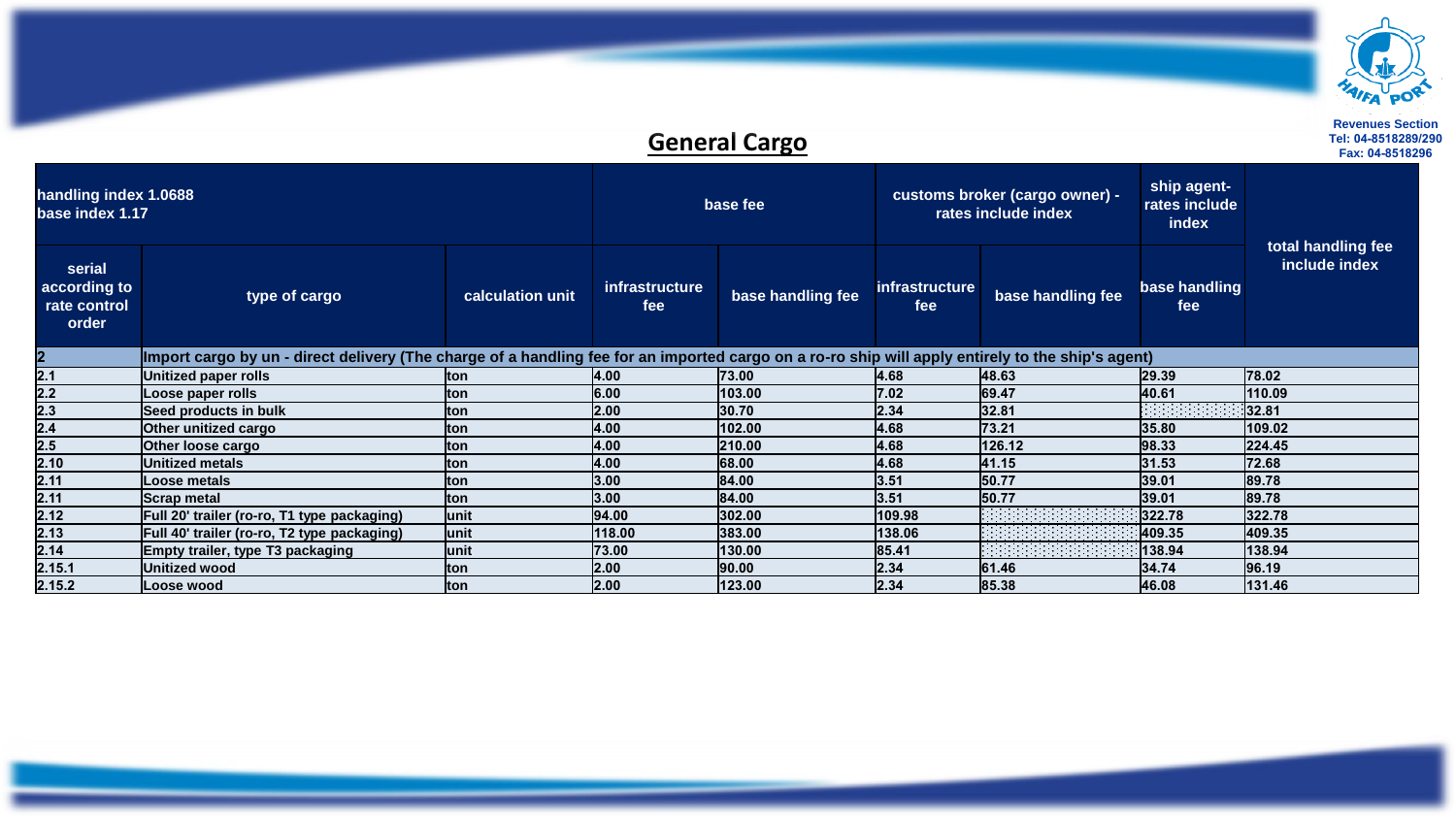

## **General Cargo**

| handling index 1.0688<br>base index 1.17        |                                                                                                                                                                            |                     |                                                                 | base fee          |                                                                 | customs broker (cargo owner) -<br>rates include index | ship agent-<br>rates include<br>index |                                     |
|-------------------------------------------------|----------------------------------------------------------------------------------------------------------------------------------------------------------------------------|---------------------|-----------------------------------------------------------------|-------------------|-----------------------------------------------------------------|-------------------------------------------------------|---------------------------------------|-------------------------------------|
| serial<br>according to<br>rate control<br>order | type of cargo                                                                                                                                                              | calculation unit    | infrastructure<br>fee                                           | base handling fee | infrastructure<br>fee                                           | base handling fee                                     | base handling<br>fee                  | total handling fee<br>include index |
| $ 2\rangle$                                     | Import cargo by un - direct delivery (The charge of a handling fee for an imported cargo on a ro-ro ship will apply entirely to the ship's agent)                          |                     |                                                                 |                   |                                                                 |                                                       |                                       |                                     |
| 2.16                                            | Handling of driving vehicles- vehicle that can be driven, transported by ro - ro vessel, and is a cargo by itself                                                          |                     |                                                                 |                   |                                                                 |                                                       |                                       |                                     |
| 2.16.1                                          | Deadweight up to 1.4 ton                                                                                                                                                   | lunit               | 464.00                                                          | 174.00            | 542.88                                                          | 79.09                                                 |                                       | 79.09                               |
| 2.16.2                                          | Deadweight between 1.4 ton and 4 ton                                                                                                                                       | lunit               | 1,030.00                                                        | 74.00             | 1,205.10                                                        | 79.09                                                 |                                       | 79.09                               |
| 2.16.3                                          | Deadweight over 4 ton                                                                                                                                                      | <b>unit</b>         | 2,575.00                                                        | 125.00            | 3,012.75                                                        | 133.60                                                |                                       | 133.60                              |
| 2.16.4                                          | <b>Two-wheeled vehicles</b>                                                                                                                                                | lunit               | 206.00                                                          | 74.00             | 241.02                                                          | 79.09                                                 |                                       | 79.09                               |
| 2.17                                            | Handling of other vehicles- vehicle that can not be driven, is a cargo by itself (Other vehicles transported by ro-ro vessel - Customs agent charged on 100% handling fee) |                     |                                                                 |                   |                                                                 |                                                       |                                       |                                     |
| 2.17.1                                          | Deadweight up to 1.4 ton                                                                                                                                                   | handling fee is     | 464.00                                                          | 102.00            | 542.88                                                          | 54.51                                                 | 54.51                                 | 109.02                              |
| 2.17.2                                          | Deadweight between 1.4 ton and 4 ton                                                                                                                                       | calculated by ton,  | 1,030.00                                                        | 102.00            | 1,205.10                                                        | 54.51                                                 | 54.51                                 | 109.02                              |
| 2.17.3                                          | Deadweight over 4 ton                                                                                                                                                      | linfrastructure fee | 2,575.00                                                        | 102.00            | 3,012.75                                                        | 54.51                                                 | 54.51                                 | 109.02                              |
| 2.17.4                                          | <b>Two-wheeled vehicles</b>                                                                                                                                                | calculated by units | 206.00                                                          | 102.00            | 241.02                                                          | 54.51                                                 | 54.51                                 | 109.02                              |
| 2.18                                            | <b>Unitized sacks</b>                                                                                                                                                      | lton                | 2.00                                                            | 57.00             | 2.34                                                            | 39.22                                                 | 21.70                                 | 60.92                               |
| 2.19                                            | Loose sacks                                                                                                                                                                | <b>ton</b>          | 3.00                                                            | 64.00             | 3.51                                                            | 40.61                                                 | 27.79                                 | 68.40                               |
| 2.2                                             | Mailbag (the rate per bag not in a container)                                                                                                                              | lunit               | 2.00                                                            | 5.90              | 2.34                                                            | 3.15                                                  | 3.15                                  | 6.31                                |
| 2.21                                            | Uniformed cellulose fiber                                                                                                                                                  | lton                | 3.00                                                            | 53.00             | 3.51                                                            | 35.48                                                 | 21.16                                 | 56.65                               |
| 2.22                                            | Grains and seeds in bulk                                                                                                                                                   | lton                | 2.00                                                            | 22.80             | 2.34                                                            | 24.37                                                 |                                       | 24.37                               |
| Port<br><b>Regulations</b>                      | Small consignment (under 10 ton)                                                                                                                                           | lton                | depends of cargo<br>type- according to 93.18<br>weight declared |                   | depends of<br>cargo type-<br>according to<br>weight<br>declared | 109.01                                                |                                       | 109.01                              |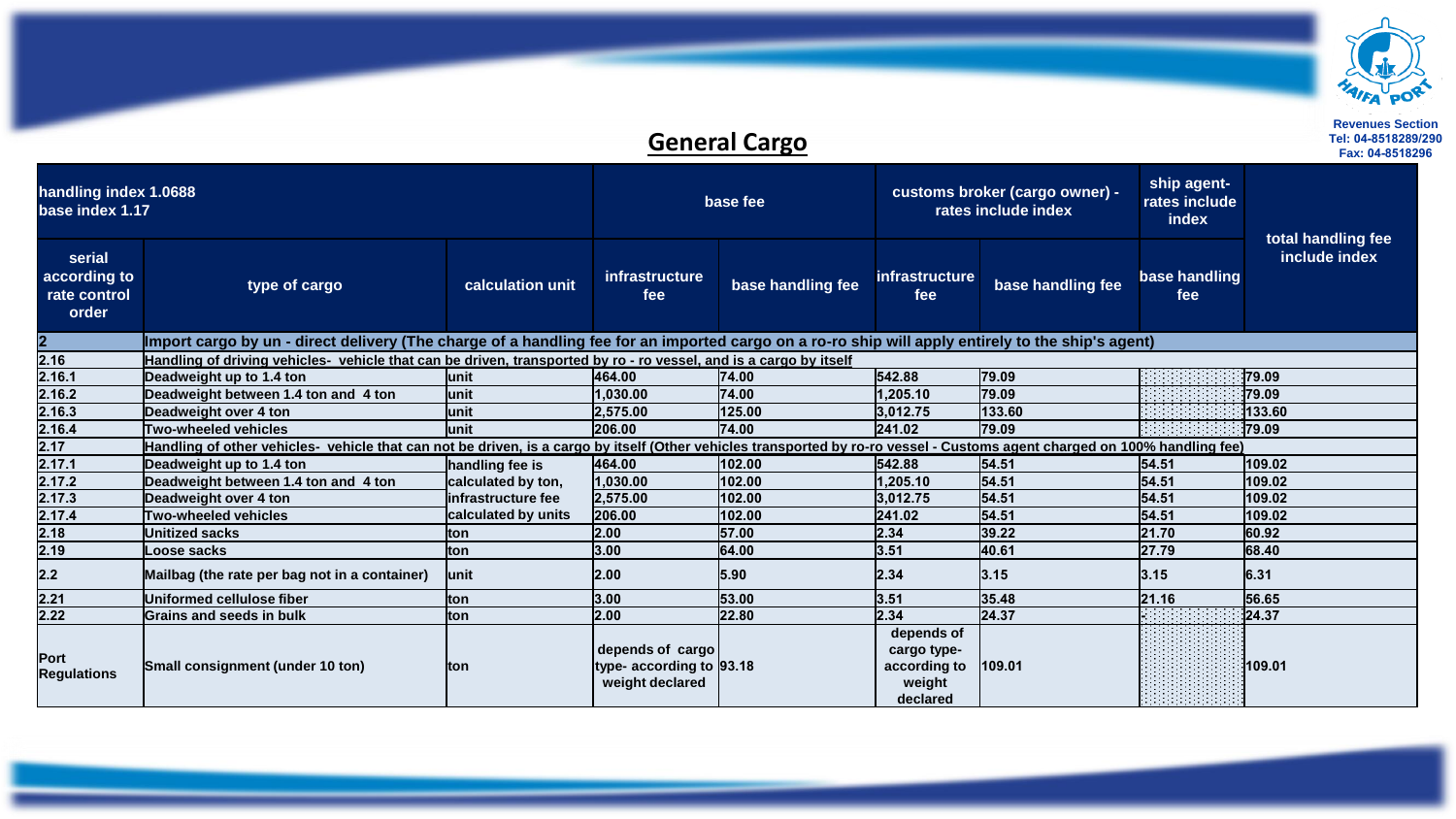

## **General Cargo**

| base index 1.17                                 | handling index 1.0688                        |                  | base fee                     |                   | customs broker (cargo owner) -<br>rates include index |                   | ship agent-<br>rates include<br>index | total handling fee |
|-------------------------------------------------|----------------------------------------------|------------------|------------------------------|-------------------|-------------------------------------------------------|-------------------|---------------------------------------|--------------------|
| serial<br>according to<br>rate control<br>order | type of cargo                                | calculation unit | <i>infrastructure</i><br>fee | base handling fee | <b>infrastructure</b><br>fee                          | base handling fee | base handling<br>fee                  | include index      |
|                                                 | <b>Export cargo by direct delivery</b>       |                  |                              |                   |                                                       |                   |                                       |                    |
| 3.1                                             | <b>Beast</b>                                 | lton             | 19.00                        | 81.00             | 22.23                                                 | 43.29             | 43.29                                 | 86.57              |
| 3.2                                             | <b>Unitized paper rolls</b>                  | lton             | 4.00                         | 67.00             | 4.68                                                  | 35.80             | 35.80                                 | 71.61              |
| 3.3                                             | Loose paper rolls                            | lton             | 4.00                         | 184.00            | 4.68                                                  | 98.33             | 98.33                                 | 196.66             |
| 3.4                                             | Dry bulk cargo                               | lton             | 0.50                         | 21.80             | 0.59                                                  | 11.65             | 11.65                                 | 23.30              |
| 3.5                                             | Liquid bulk cargo                            | lton             | 4.00                         | 21.80             | 4.68                                                  | 11.65             | 11.65                                 | 23.30              |
| 3.6                                             | <b>Unitized metals</b>                       | lton             | 4.00                         | 59.00             | 4.68                                                  | 31.53             | 31.53                                 | 63.06              |
| 3.7                                             | <b>Loose metals</b>                          | lton             | 2.00                         | 73.00             | 2.34                                                  | 39.01             | 39.01                                 | 78.02              |
| 3.7                                             | <b>Scrap metal</b>                           | lton             | 2.00                         | 73.00             | 2.34                                                  | 39.01             | 39.01                                 | 78.02              |
| 3.8                                             | <b>Unitized sacks</b>                        | lton             | 2.00                         | 40.60             | 2.34                                                  | 21.70             | 21.70                                 | 43.39              |
| 3.9                                             | <b>Loose sacks</b>                           | lton             | 3.00                         | 52.00             | 3.51                                                  | 27.79             | 27.79                                 | 55.58              |
| 3.10                                            | <b>Agricultural products and canned food</b> | <b>ton</b>       | 2.00                         | 63.00             | 2.34                                                  | 33.67             | 33.67                                 | 67.33              |
|                                                 | <b>Export cargo by direct delivery</b>       |                  |                              |                   |                                                       |                   |                                       |                    |
| 4.1                                             | Other unitized cargo                         | lton             | 4.00                         | 102.00            | 4.68                                                  | 74.33             | 34.69                                 | 109.02             |
| 4.2                                             | Other loose cargo                            | lton             | 4.00                         | 210.00            | 4.68                                                  | 129.17            | 95.28                                 | 224.45             |
| 4.7                                             | <b>Unitized metals</b>                       | lton             | 4.00                         | 68.00             | 4.68                                                  | 41.15             | 31.53                                 | 72.68              |
| 4.8                                             | <b>Loose metals</b>                          | lton             | 3.00                         | 84.00             | 3.51                                                  | 50.77             | 39.01                                 | 89.78              |
| 4.9                                             | Full 20' trailer (ro-ro, T1 type packaging)  | <b>unit</b>      | 94.00                        | 302.00            | 109.98                                                |                   | 322.78                                | 322.78             |
| 4.10                                            | Full 40' trailer (ro-ro, T2 type packaging)  | <b>unit</b>      | 118.00                       | 383.00            | 138.06                                                |                   | 409.35                                | 409.35             |
| 4.11                                            | <b>Empty trailer, type T3 packaging</b>      | <b>unit</b>      | 73.00                        | 131.00            | 85.41                                                 | 140.01            |                                       | 140.01             |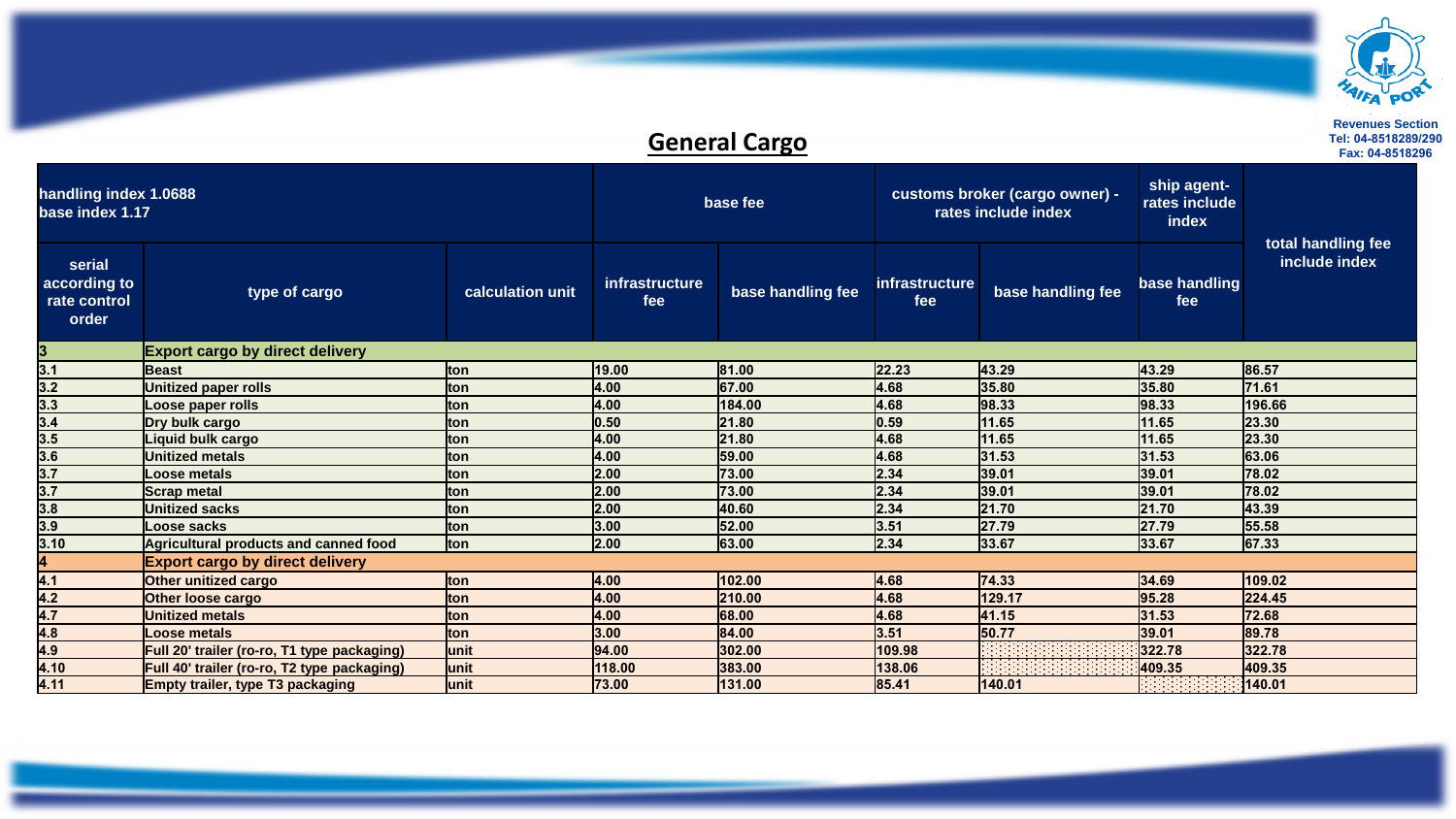

## **General Cargo Fax:** 04-8518289/29<br>Fax: 04-8518289/29

| handling index 1.0688<br>base index 1.17        |                                                                                                                                                                            |                     |                                                                  | base fee          |                                                                  | customs broker (cargo owner) -<br>rates include index | ship agent-<br>rates include<br>index |                                     |
|-------------------------------------------------|----------------------------------------------------------------------------------------------------------------------------------------------------------------------------|---------------------|------------------------------------------------------------------|-------------------|------------------------------------------------------------------|-------------------------------------------------------|---------------------------------------|-------------------------------------|
| serial<br>according to<br>rate control<br>order | type of cargo                                                                                                                                                              | calculation unit    | <i>infrastructure</i><br>fee                                     | base handling fee | <b>infrastructure</b><br>fee                                     | base handling fee                                     | base handling<br>fee                  | total handling fee<br>include index |
| 4                                               | <b>Export cargo by direct delivery</b>                                                                                                                                     |                     |                                                                  |                   |                                                                  |                                                       |                                       |                                     |
| 4.12                                            | Handling of driving vehicles- vehicle that can be driven, transported by ro - ro vessel, and is a cargo by itself                                                          |                     |                                                                  |                   |                                                                  |                                                       |                                       |                                     |
| 4.12.1                                          | Deadweight up to 1.4 ton                                                                                                                                                   | lunit               | 464.00                                                           | 74.00             | 542.88                                                           |                                                       | 79.09                                 | 79.09                               |
| 4.12.2                                          | Deadweight between 1.4 ton and 4 ton                                                                                                                                       | lunit               | 1.030.00                                                         | 74.00             | 1.205.10                                                         |                                                       | 79.09                                 | 79.09                               |
| 4.12.3                                          | Deadweight over 4 ton                                                                                                                                                      | lunit               | 2.575.00                                                         | 125.00            | 3.012.75                                                         |                                                       | 133.60                                | 133.60                              |
| 4.12.4                                          | <b>Two-wheeled vehicles</b>                                                                                                                                                | lunit               | 206.00                                                           | 74.00             | 241.02                                                           |                                                       | 79.09                                 | 79.09                               |
| 4.13                                            | Handling of other vehicles- vehicle that can not be driven, is a cargo by itself (Other vehicles transported by ro-ro vessel - Customs agent charged on 100% handling fee) |                     |                                                                  |                   |                                                                  |                                                       |                                       |                                     |
| 4.13.1                                          | Deadweight up to 1.4 ton                                                                                                                                                   | handling fee is     | 464.00                                                           | 102.00            | 542.88                                                           | 54.51                                                 | 54.51                                 | 109.02                              |
| 4.13.2                                          | Deadweight between 1.4 ton and 4 ton                                                                                                                                       | calculated by ton,  | 1,030.00                                                         | 102.00            | 1.205.10                                                         | 54.51                                                 | 54.51                                 | 109.02                              |
| 4.13.3                                          | Deadweight over 4 ton                                                                                                                                                      | infrastructure fee  | 2,575.00                                                         | 102.00            | 3,012.75                                                         | 54.51                                                 | 54.51                                 | 109.02                              |
| 4.13.4                                          | <b>Two-wheeled vehicles</b>                                                                                                                                                | calculated by units | 206.00                                                           | 102.00            | 241.02                                                           | 54.51                                                 | 54.51                                 | 109.02                              |
| 4.14                                            | Mailbag (the rate per bag not in a container)                                                                                                                              | <b>unit</b>         | 2.00                                                             | 5.90              | 2.34                                                             | 3.15                                                  | 3.15                                  | 6.31                                |
| 4.15                                            | <b>Unitized sacks</b>                                                                                                                                                      | lton                | 2.00                                                             | 57.00             | 2.34                                                             | 39.22                                                 | 21.70                                 | 60.92                               |
| 4.16                                            | <b>Loose sacks</b>                                                                                                                                                         | ton                 | 3.00                                                             | 64.00             | 3.51                                                             | 40.61                                                 | 27.79                                 | 68.40                               |
| 4.17                                            | Agricultural products and canned food                                                                                                                                      | ton                 | 2.00                                                             | 94.00             | 2.34                                                             | 66.80                                                 | 33.67                                 | 100.47                              |
| Port<br><b>Regulations</b>                      | <b>(Small consignment (under 3 ton</b> )                                                                                                                                   | <b>Iton</b>         | depends of cargo<br>type - according to 27.21<br>weight declared |                   | depends of<br>cargo type -<br>according to<br>weight<br>declared | 31.84                                                 |                                       | 31.84                               |

**Revenues Section**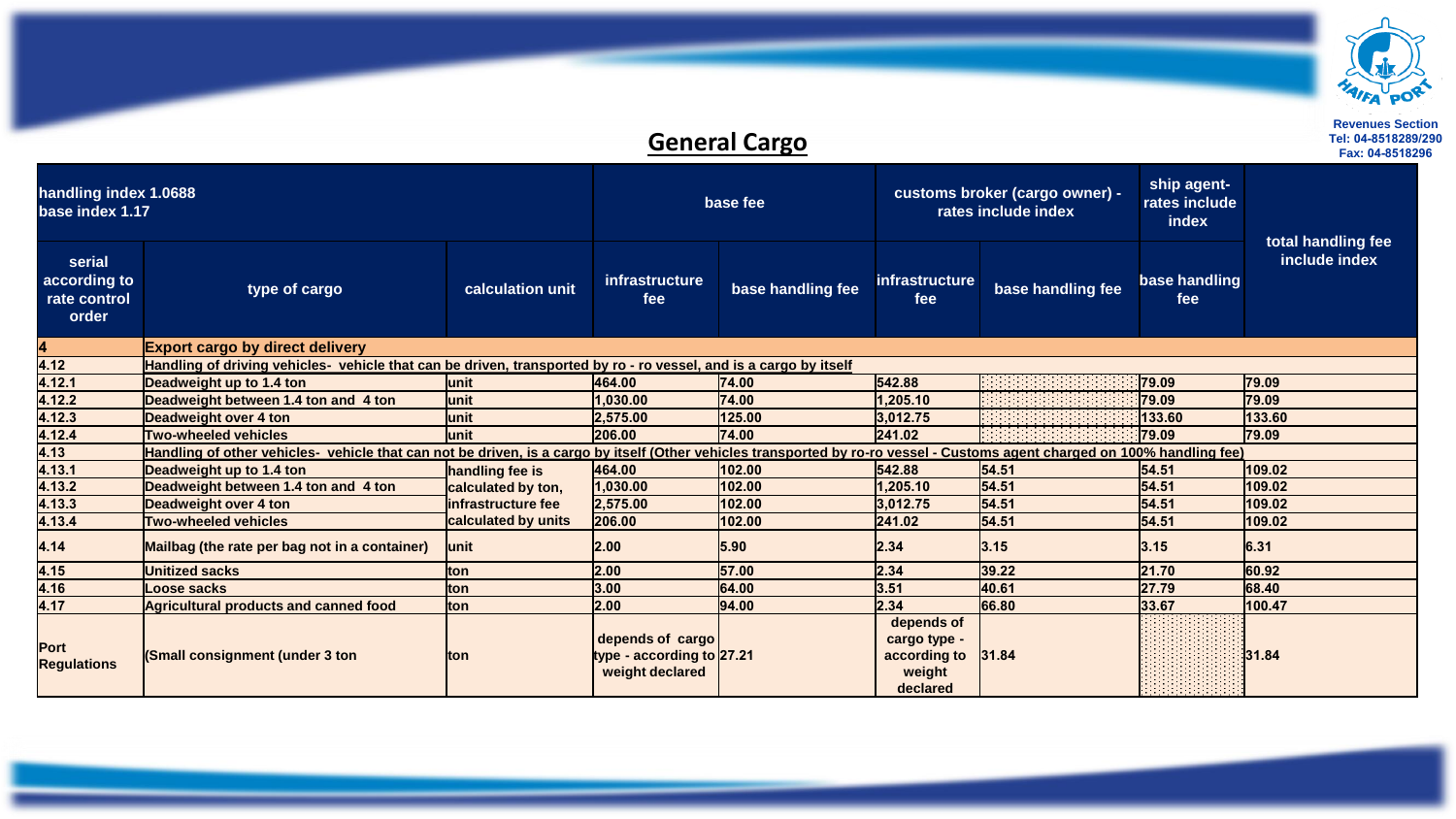

## **<u>General Cargo</u>**

| base index 1.17                                 | handling index 1.0688                          |                                                                                    | base fee                          |                                                                                                    | customs broker (cargo owner) -<br>rates include index |                                                                                                    | ship agent-<br>rates include<br>index | total handling fee                                                                                 |
|-------------------------------------------------|------------------------------------------------|------------------------------------------------------------------------------------|-----------------------------------|----------------------------------------------------------------------------------------------------|-------------------------------------------------------|----------------------------------------------------------------------------------------------------|---------------------------------------|----------------------------------------------------------------------------------------------------|
| serial<br>according to<br>rate control<br>order | type of cargo                                  | calculation unit                                                                   | infrastructure<br>fee             | base handling fee                                                                                  | <b>infrastructure</b><br>fee                          | base handling fee                                                                                  | base handling<br>fee                  | include index                                                                                      |
| 15.                                             | <b>Transit cargo</b>                           |                                                                                    |                                   |                                                                                                    |                                                       |                                                                                                    |                                       |                                                                                                    |
| 5.1                                             | <b>Bulk</b>                                    | lton                                                                               | 4.00                              | handling fee (100%)                                                                                | 4.68                                                  | handling fee (100%)                                                                                |                                       | handling fee (100%)                                                                                |
| 5.4                                             | <b>Vehicles</b>                                | handling fee is<br>calculated by ton,<br>infrastructure fee<br>calculated by units | 12.00                             | applies upon invites<br>service, according to<br>handling rate depends<br>on destination: export / | 14.04                                                 | applies upon invites<br>service, according to<br>handling rate depends<br>on destination: export / |                                       | applies upon invites<br>service, according to<br>handling rate depends on<br>destination: export / |
| 5.4                                             | Other vehicles                                 | lton.                                                                              | 12.00                             | import                                                                                             | 14.04                                                 | import                                                                                             |                                       | import                                                                                             |
| 5.5                                             | other transferred cargo                        | lton                                                                               | 12.00                             |                                                                                                    | 14.04                                                 |                                                                                                    |                                       |                                                                                                    |
|                                                 | Transit petrol between local ports             |                                                                                    |                                   |                                                                                                    |                                                       |                                                                                                    |                                       |                                                                                                    |
|                                                 | Transit petrol between local ports             | lton                                                                               | 5.80                              |                                                                                                    | 6.79                                                  |                                                                                                    |                                       |                                                                                                    |
|                                                 | Transship cargo                                |                                                                                    |                                   |                                                                                                    |                                                       |                                                                                                    |                                       |                                                                                                    |
| 7.3                                             | Full under 20' trailer / vehicles led driven   | lunit                                                                              | infrastructure fee                | 115.00                                                                                             | infrastructure                                        |                                                                                                    | 134.55                                | 134.55                                                                                             |
| I7.4                                            | Full over 20' trailer / vehicles led driven    | lunit                                                                              | is to be paid in<br>arriving port | 199.00                                                                                             | fee is to be<br>paid in arriving<br>port              |                                                                                                    | 232.83                                | 232.83                                                                                             |
| 9                                               | <b>Bulk cargo in dedicated port facilities</b> |                                                                                    |                                   |                                                                                                    |                                                       |                                                                                                    |                                       |                                                                                                    |
| 9.1                                             | Oil and petrol products export / import        | ton                                                                                | 5.80                              |                                                                                                    | 6.79                                                  |                                                                                                    |                                       |                                                                                                    |
| 9.2                                             | Grains and seeds import                        | lton                                                                               | 2.00                              | 22.80                                                                                              | 2.34                                                  | 24.37                                                                                              |                                       | 24.37                                                                                              |
| 9.3                                             | Grain products import                          | lton                                                                               | 2.00                              | 30.70                                                                                              | 2.34                                                  | 32.81                                                                                              |                                       | 32.81                                                                                              |
| 9.4                                             | <b>Chemicals and liquids import</b>            | lton                                                                               | 4.00                              |                                                                                                    | 4.68                                                  |                                                                                                    |                                       |                                                                                                    |
| 9.5                                             | <b>Chemicals and liquids export</b>            | lton                                                                               | 4.00                              |                                                                                                    | 4.68                                                  |                                                                                                    |                                       |                                                                                                    |
| 9.6                                             | <b>Cement</b>                                  | lton                                                                               | 3.00                              |                                                                                                    | 3.51                                                  |                                                                                                    |                                       |                                                                                                    |
| 9.7                                             | <b>Brine</b>                                   | Iton                                                                               | 0.50                              |                                                                                                    | 0.59                                                  |                                                                                                    |                                       |                                                                                                    |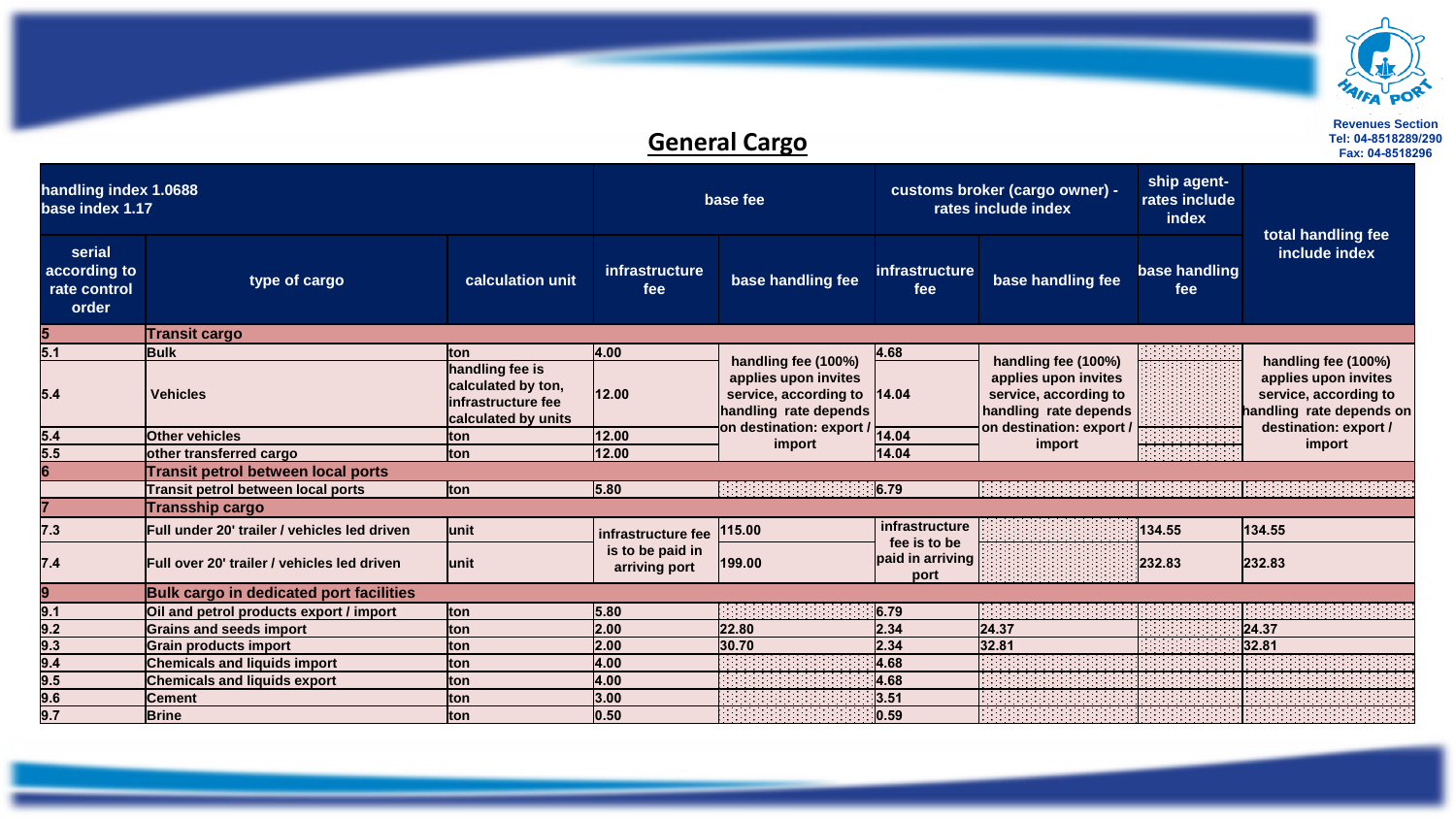

## **Storage Rates for Export / Import / Transit Containers 2022**

#### **Basic rates NIS**

| <b>Storage increments</b> |         | standard containers | <b>Refrigerated Containers</b><br>50% additional |         | <b>Hazardous material</b><br><b>Containers 100%</b><br>additional |         |  |
|---------------------------|---------|---------------------|--------------------------------------------------|---------|-------------------------------------------------------------------|---------|--|
|                           | '20     | '40                 | '20                                              | '40     | '20                                                               | '40     |  |
| 1st week                  | 98.689  | 149.392             | 148.034                                          | 224.088 | 197.378                                                           | 298.784 |  |
| 2nd week                  | 123.364 | 186.746             | 185.046                                          | 280.119 | 246.728                                                           | 373.492 |  |
| 3rd week                  | 148.027 | 224.088             | 222.041                                          | 336.132 | 296.054                                                           | 448.176 |  |
| 4 th week or higher       | 172.715 | 261.454             | 259.073                                          | 392.181 | 345.430                                                           | 522.908 |  |

#### **Rates include index-1.17**

| <b>Storage increments</b> |         | standard containers | <b>Refrigerated Containers</b><br>50% additional |         | <b>Hazardous material</b><br><b>Containers 100%</b><br>additional |         |  |
|---------------------------|---------|---------------------|--------------------------------------------------|---------|-------------------------------------------------------------------|---------|--|
|                           | '20     | '40                 | '20                                              | '40     | '20                                                               | '40     |  |
| 1st week                  | 115.466 | 174.789             | 173.199                                          | 262.183 | 230.932                                                           | 349.577 |  |
| 2nd week                  | 144.336 | 218.493             | 216.504                                          | 327.739 | 288.672                                                           | 436.986 |  |
| 3rd week                  | 173.192 | 262.183             | 259.787                                          | 393.274 | 346.383                                                           | 524.366 |  |
| 4 th week or higher       | 202.077 | 305.901             | 303.115                                          | 458.852 | 404.153                                                           | 611.802 |  |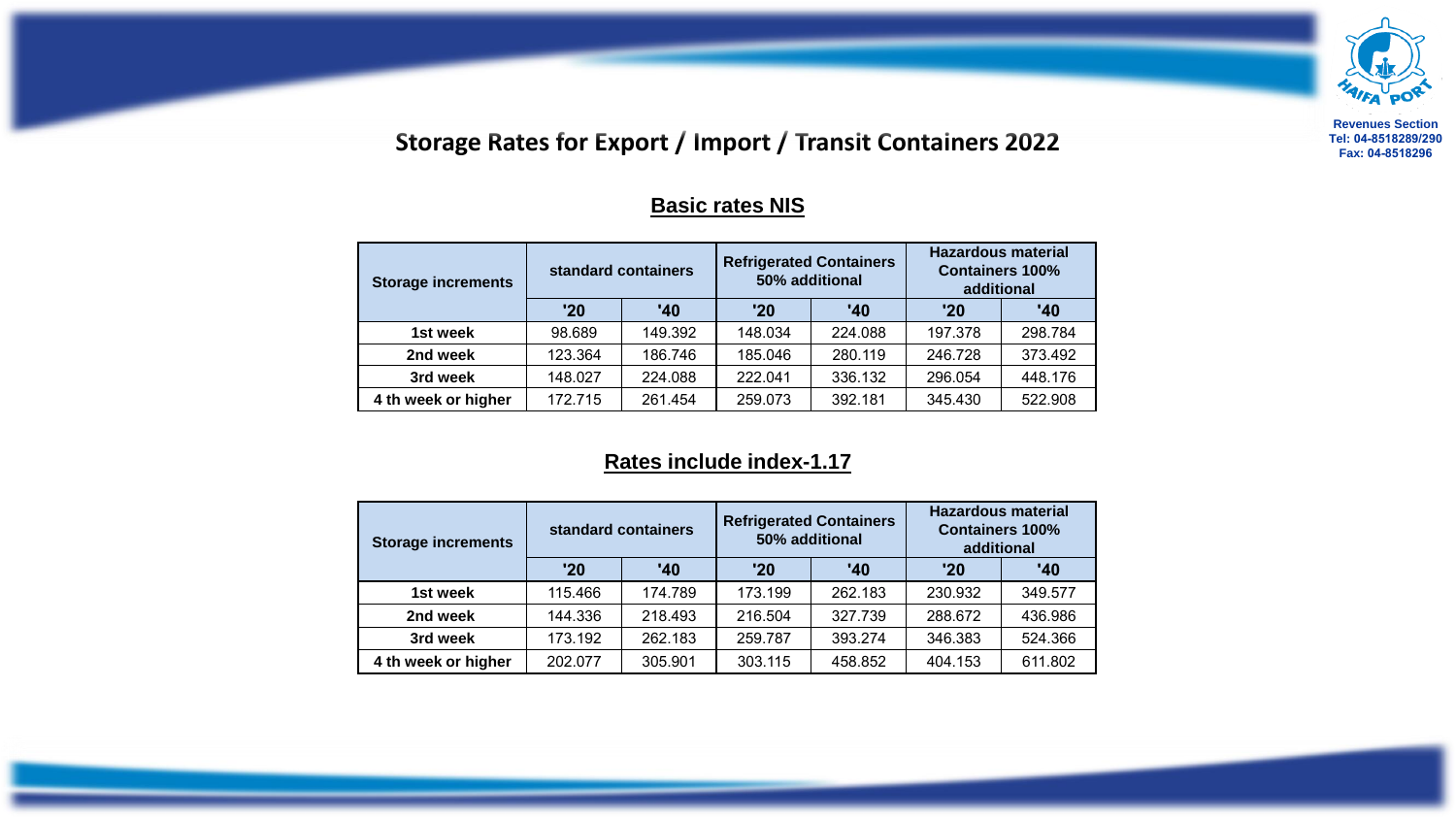

## **Storage Rates for Export / Import / Transit Containers 2022**

#### **Cumulative container storage rates by day includes index - 1.17**

| week           | <b>Storage</b><br>period (in | standard containers |          | <b>Refrigerated Containers</b><br>50% additional |          | <b>Hazardous material</b><br><b>Containers 100% additional</b> |          |  |
|----------------|------------------------------|---------------------|----------|--------------------------------------------------|----------|----------------------------------------------------------------|----------|--|
|                | days)                        | '20                 | '40      | '20                                              | '40      | '20                                                            | '40      |  |
| 1              | 1                            | Exempt              | Exempt   | Exempt                                           | Exempt   | Exempt                                                         | Exempt   |  |
|                | $\overline{2}$               | Exempt              | Exempt   | Exempt                                           | Exempt   | Exempt                                                         | Exempt   |  |
|                | 3                            | Exempt              | Exempt   | Exempt                                           | Exempt   | Exempt                                                         | Exempt   |  |
|                | 4                            | Exempt              | Exempt   | Exempt                                           | Exempt   | Exempt                                                         | Exempt   |  |
|                | 5                            | 115.47              | 174.79   | 173.20                                           | 262.18   | 230.93                                                         | 349.58   |  |
|                | 6                            | 230.93              | 349.58   | 346.40                                           | 524.37   | 461.86                                                         | 699.15   |  |
|                | $\overline{7}$               | 346.40              | 524.37   | 519.60                                           | 786.55   | 692.80                                                         | 1,048.73 |  |
| $\overline{2}$ | 8                            | 490.73              | 742.86   | 736.10                                           | 1,114.29 | 981.47                                                         | 1,485.72 |  |
|                | 9                            | 635.07              | 961.35   | 952.61                                           | 1,442.03 | 1,270.14                                                       | 1,922.70 |  |
|                | 10                           | 779.41              | 1,179.84 | 1,169.11                                         | 1,769.77 | 1,558.81                                                       | 2,359.69 |  |
|                | 11                           | 923.74              | 1,398.34 | 1,385.61                                         | 2,097.51 | 1,847.48                                                       | 2,796.67 |  |
|                | 12                           | 1,068.08            | 1,616.83 | 1,602.12                                         | 2,425.25 | 2,136.16                                                       | 3,233.66 |  |
|                | 13                           | 1,212.41            | 1,835.32 | 1,818.62                                         | 2,752.98 | 2,424.83                                                       | 3,670.65 |  |
|                | 14                           | 1,356.75            | 2,053.82 | 2,035.12                                         | 3,080.72 | 2,713.50                                                       | 4,107.63 |  |
| $\overline{3}$ | 15                           | 1,529.94            | 2,316.00 | 2,294.91                                         | 3,474.00 | 3,059.88                                                       | 4,632.00 |  |
|                | 16                           | 1,703.13            | 2,578.18 | 2,554.70                                         | 3,867.27 | 3,406.27                                                       | 5,156.36 |  |
|                | 17                           | 1,876.32            | 2,840.36 | 2,814.49                                         | 4,260.55 | 3,752.65                                                       | 5,680.73 |  |
|                | 18                           | 2,049.52            | 3,102.55 | 3,074.27                                         | 4,653.82 | 4,099.03                                                       | 6,205.10 |  |
|                | 19                           | 2,222.71            | 3,364.73 | 3,334.06                                         | 5,047.10 | 4,445.42                                                       | 6,729.46 |  |
|                | 20                           | 2.395.90            | 3,626.91 | 3,593.85                                         | 5,440.37 | 4.791.80                                                       | 7.253.83 |  |
|                | 21                           | 2,569.09            | 3,889.10 | 3,853.64                                         | 5,833.64 | 5,138.18                                                       | 7,778.19 |  |
| 4 or higher    | Each<br>additional<br>day    | 202.077             | 305.901  | 303.115                                          | 458.852  | 404.153                                                        | 611.802  |  |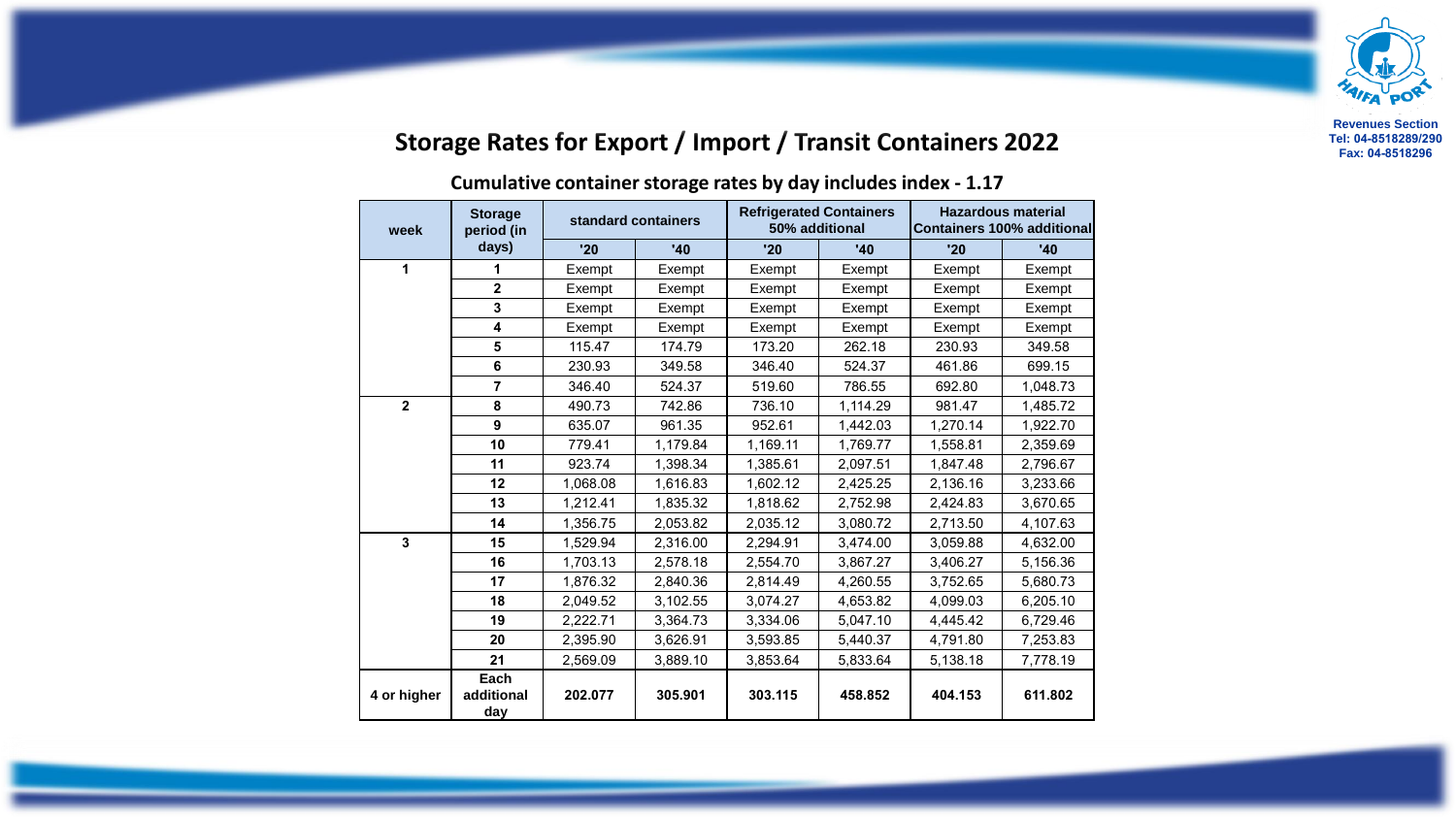

### **Storage Rates for Transship Containers 2022**

**Basic rates NIS**

#### **Storage increments standard containers Refrigerated Containers 50% additional Hazardous material Containers 100% additional '20 '40 '20 '40 '20 '40** 1st week | 0 | 0 | 0 | 0 | 0 | 0 **2nd week | 1**23.364 | 186.746 | 185.046 | 280.119 | 246.728 | 373.492 **3rd week | 1**48.027 | 224.088 **|** 222.041 | 336.132 | 296.054 | 448.176 **4 th week or higher** 172.715 261.454 259.073 392.181 345.430 522.908

#### **Rates include index-1.17**

| Storage increments  |         | standard containers | <b>Refrigerated Containers</b><br>50% additional |         | <b>Hazardous material</b><br><b>Containers 100%</b><br>additional |         |  |
|---------------------|---------|---------------------|--------------------------------------------------|---------|-------------------------------------------------------------------|---------|--|
|                     | '20     | '40                 | '20                                              | '40     | '20                                                               | '40     |  |
| 1st week            |         |                     |                                                  |         |                                                                   |         |  |
| 2nd week            | 144.336 | 218.493             | 216.504                                          | 327.739 | 288.672                                                           | 436.986 |  |
| 3rd week            | 173.192 | 262.183             | 259.787                                          | 393.274 | 346.383                                                           | 524.366 |  |
| 4 th week or higher | 202.077 | 305.901             | 303.115                                          | 458.852 | 404.153                                                           | 611.802 |  |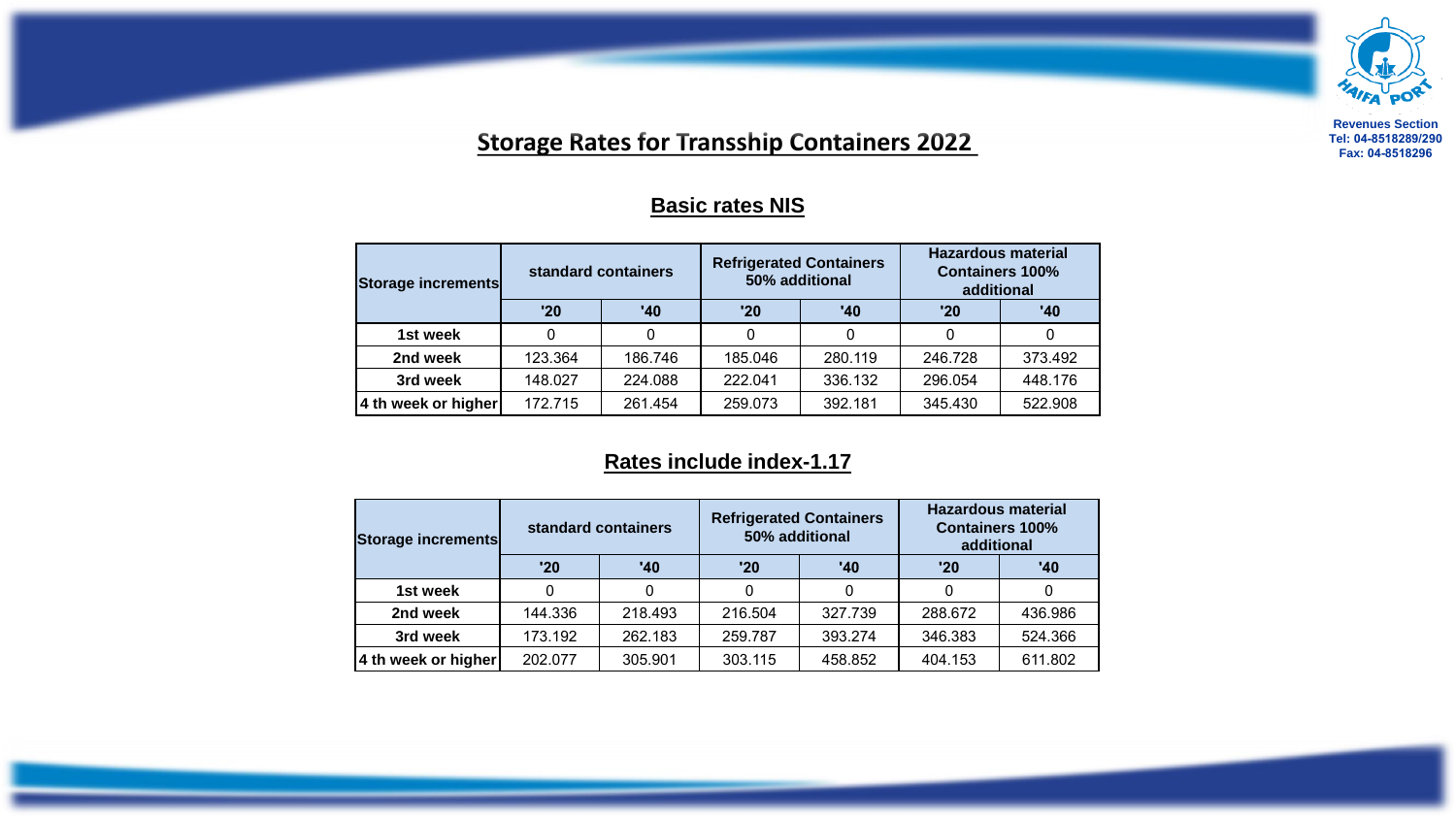

## **Storage Rates for Transship Containers 2022**

**Cumulative container storage rates by day includes index - 1.17** 

| week           | <b>Storage</b><br>period (in<br>days) | standard containers |           | <b>Refrigerated Containers</b><br>50% additional |           | <b>Hazardous material</b><br><b>Containers 100%</b><br>additional |           |  |
|----------------|---------------------------------------|---------------------|-----------|--------------------------------------------------|-----------|-------------------------------------------------------------------|-----------|--|
|                |                                       | '20                 | '40       | '20                                              | '40       | '20                                                               | '40       |  |
| 1              | 1                                     | Exempt              | Exempt    | Exempt                                           | Exempt    | Exempt                                                            | Exempt    |  |
|                | $\mathbf 2$                           | Exempt              | Exempt    | Exempt                                           | Exempt    | Exempt                                                            | Exempt    |  |
|                | 3                                     | Exempt              | Exempt    | Exempt                                           | Exempt    | Exempt                                                            | Exempt    |  |
|                | 4                                     | Exempt              | Exempt    | Exempt                                           | Exempt    | Exempt                                                            | Exempt    |  |
|                | 5                                     | Exempt              | Exempt    | Exempt                                           | Exempt    | Exempt                                                            | Exempt    |  |
|                | 6                                     | Exempt              | Exempt    | Exempt                                           | Exempt    | Exempt                                                            | Exempt    |  |
|                | $\overline{7}$                        | Exempt              | Exempt    | Exempt                                           | Exempt    | Exempt                                                            | Exempt    |  |
| $\overline{2}$ | 8                                     | Exempt              | Exempt    | Exempt                                           | Exempt    | Exempt                                                            | Exempt    |  |
|                | $\boldsymbol{9}$                      | Exempt              | Exempt    | Exempt                                           | Exempt    | Exempt                                                            | Exempt    |  |
|                | 10                                    | Exempt              | Exempt    | Exempt                                           | Exempt    | Exempt                                                            | Exempt    |  |
|                | 11                                    | 144.336             | 218.493   | 216.504                                          | 327.739   | 288.672                                                           | 436.986   |  |
|                | 12                                    | 288.672             | 436.986   | 433.008                                          | 655.478   | 577.344                                                           | 873.971   |  |
|                | 13                                    | 433.008             | 655.478   | 649.511                                          | 983.218   | 866.015                                                           | 1,310.957 |  |
|                | 14                                    | 577.344             | 873.971   | 866.015                                          | 1,310.957 | 1,154.687                                                         | 1,747.943 |  |
| 3              | 15                                    | 750.535             | 1,136.154 | 1,125.803                                        | 1,704.231 | 1,501.070                                                         | 2,272.308 |  |
|                | 16                                    | 923.727             | 1,398.337 | 1,385.590                                        | 2,097.506 | 1,847.453                                                         | 2,796.674 |  |
|                | 17                                    | 1,096.918           | 1,660.520 | 1,645.377                                        | 2,490.780 | 2,193.837                                                         | 3,321.040 |  |
|                | 18                                    | 1,270.110           | 1,922.703 | 1,905.165                                        | 2,884.055 | 2,540.220                                                         | 3,845.406 |  |
|                | 19                                    | 1,443.301           | 2,184.886 | 2,164.952                                        | 3,277.329 | 2,886.603                                                         | 4,369.772 |  |
|                | 20                                    | 1,616.493           | 2,447.069 | 2,424.740                                        | 3,670.604 | 3,232.986                                                         | 4,894.138 |  |
|                | 21                                    | 1,789.685           | 2,709.252 | 2,684.527                                        | 4,063.878 | 3,579.369                                                         | 5,418.504 |  |
| 4 or higher    | Each<br>additional<br>day             | 202.077             | 305.901   | 303.115                                          | 458.852   | 404.153                                                           | 611.802   |  |